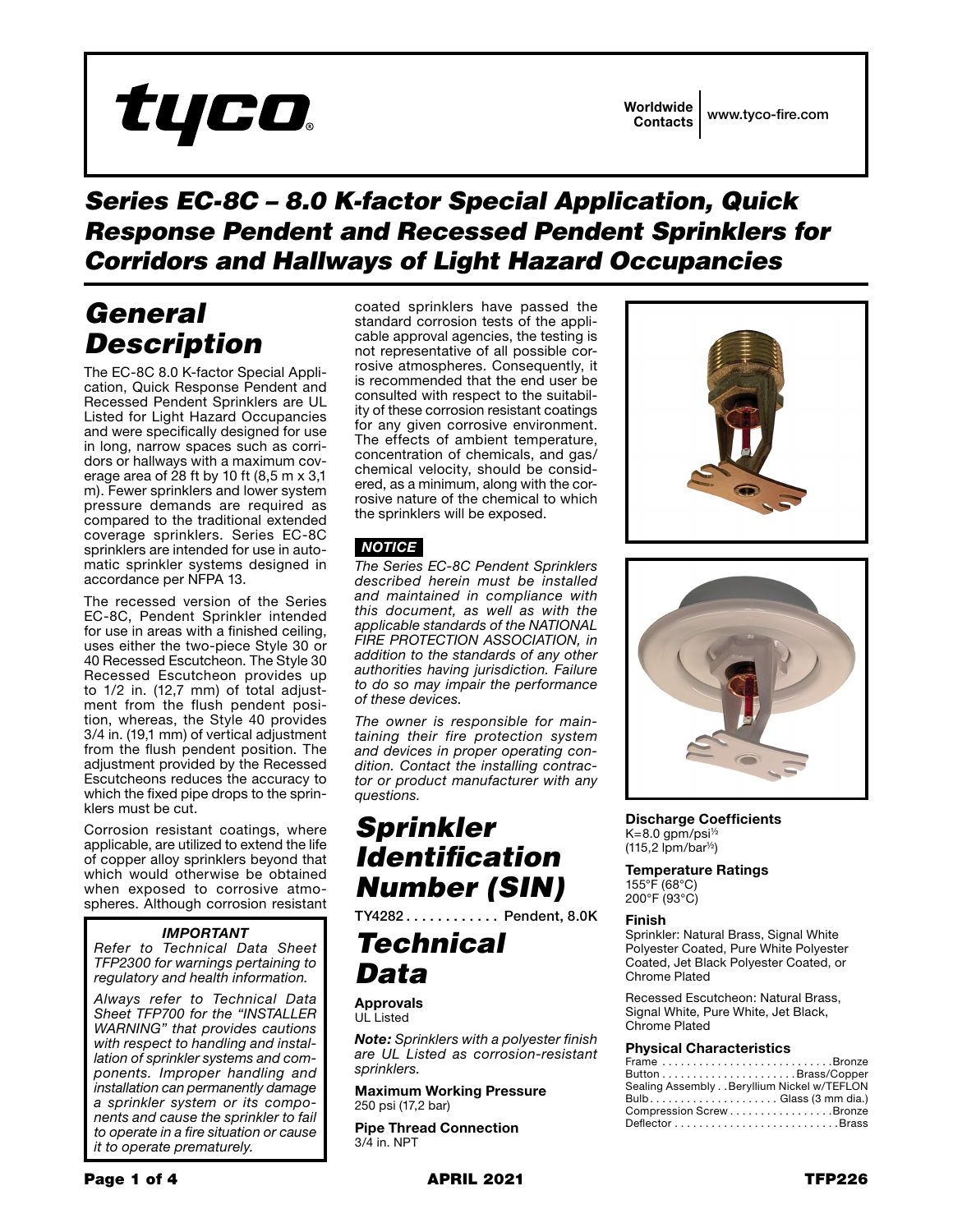

| <b>Description</b>        | Coverage<br>Area                                | <b>Flow</b><br>Rate    | <b>Pressure</b>                     |
|---------------------------|-------------------------------------------------|------------------------|-------------------------------------|
| TY4282 (K=8.0)<br>Pendent | $28$ ft $\times$ 8 ft<br>$(8.5 m \times 2.4 m)$ | 23 gpm<br>$(87.1$ (pm) | 8.3 psi<br>$(0.6 \text{ bar})$      |
|                           | 28 ft x 10 ft<br>$(8.5 m \times 3.1 m)$         | 28 gpm<br>$(106$ (pm)  | $12.3$ psi<br>(0.9 <sub>bar</sub> ) |

Note: For coverage area dimensions less than or between those listed, use the minimum flow required for the next highest coverage area.

*TABLE A FLOW CRITERIA FOR UL LISTING OF SERIES EC-8C SPRINKLERS*

# *Operation*

The glass bulb contains a fluid that expands when exposed to heat. When the rated temperature is reached, the fluid expands sufficiently to shatter the glass bulb, allowing the sprinkler to activate and flow water.

## *Design Criteria*

The EC-8C 8.0 K-factor Special Application, Quick Response Pendent and Recessed Pendent Sprinklers must only be installed in accordance with the applicable UL Listing requirements as indicated below. Only the Style 30 or 40 Recessed Escutcheon is to be used for recessed installation, as applicable.

### UL Listing Requirements

- 1. The Series EC-8C Pendent Sprinklers may be used for the coverage areas shown in Table A, based on maintaining the minimum specified flow rate as a function of coverage area for all of the sprinklers in the design area.
- 2. With respect to heat sensitivity, the Series EC-8C Pendent Sprinklers can be used with unobstructed construction consisting of flat, smooth ceilings (including bar

joists) with a maximum pitch of one in six as defined and permitted by NFPA 13.

- 3. The minimum allowable spacing between the Series EC-8C Pendent Sprinklers, to prevent cold soldering, is 12 ft (3,7 m) in the 28 ft (8,5 m) long spray direction.
- 4. The Series EC-8C Pendent Sprinklers are not to be installed with the short spray direction, 8 ft (2,4 m) or 10 ft (3,1 m), oriented towards another Series EC-8C Pendent Sprinkler's short spray direction (See Figure 6).
- 5. The Series EC-8C Pendent Sprinklers are to be installed in accordance with all other requirements of NFPA 13 for extended coverage pendent sprinklers.

## *Installation*

The Series EC-8C 8.0 K-factor Special Application, Quick Response Pendent and Recessed Pendent Sprinklers must be installed in accordance with this section.

### General Instructions

Do not install any bulb type sprinkler

of liquid from the bulb. With the sprinkler held horizontally, a small air bubble should be present. The diameter of the air bubble is approximately 1/16 in. (1,6 mm).

A leak tight 3/4 in. NPT sprinkler joint should be obtained with a torque of 10 to 20 lb-ft (13,6 to 27,1 N·m). Higher levels of torque may distort the sprinkler inlet with consequent leakage or impairment of the sprinkler.

Do not attempt to compensate for insufficient adjustment of an escutcheon plate by under-or over-tightening the sprinkler. Re-adjust the position of the sprinkler fitting to suit.

**Step 1.** The sprinkler must be installed with the deflector parallel to the mounting surface. Pendent sprinklers must be installed in the pendent position. The deflector is marked with "<-28 FEET (8,5 M)->" to indicate the direction of the 28 ft (8,5 m) coverage length. The frame arms do not need to be aligned parallel to the sprinkler pipe.

**Step 2.** After installing the Style 30 or 40 mounting plate (or other escutcheon, as applicable) over the sprinkler pipe threads, and with pipe thread sealant applied to the pipe threads, hand tighten the sprinkler into the sprinkler fitting.

**Step 3.** Wrench tighten the deflector so that the marking "<-28 FEET (8,5 M)->" on the deflector is in the direction of the 28 ft (8,5 m) coverage length. The frame arms do not need to be aligned parallel to the sprinkler pipe. Use only the W-Type 6 (End "B") Sprinkler Wrench or with a recessed escutcheon the W-Type 7 Sprinkler Wrench. The wrench recess of the applicable sprinkler wrench (See Figures 4 and 5) is to be applied to the sprinkler wrench flats (See Figure 1).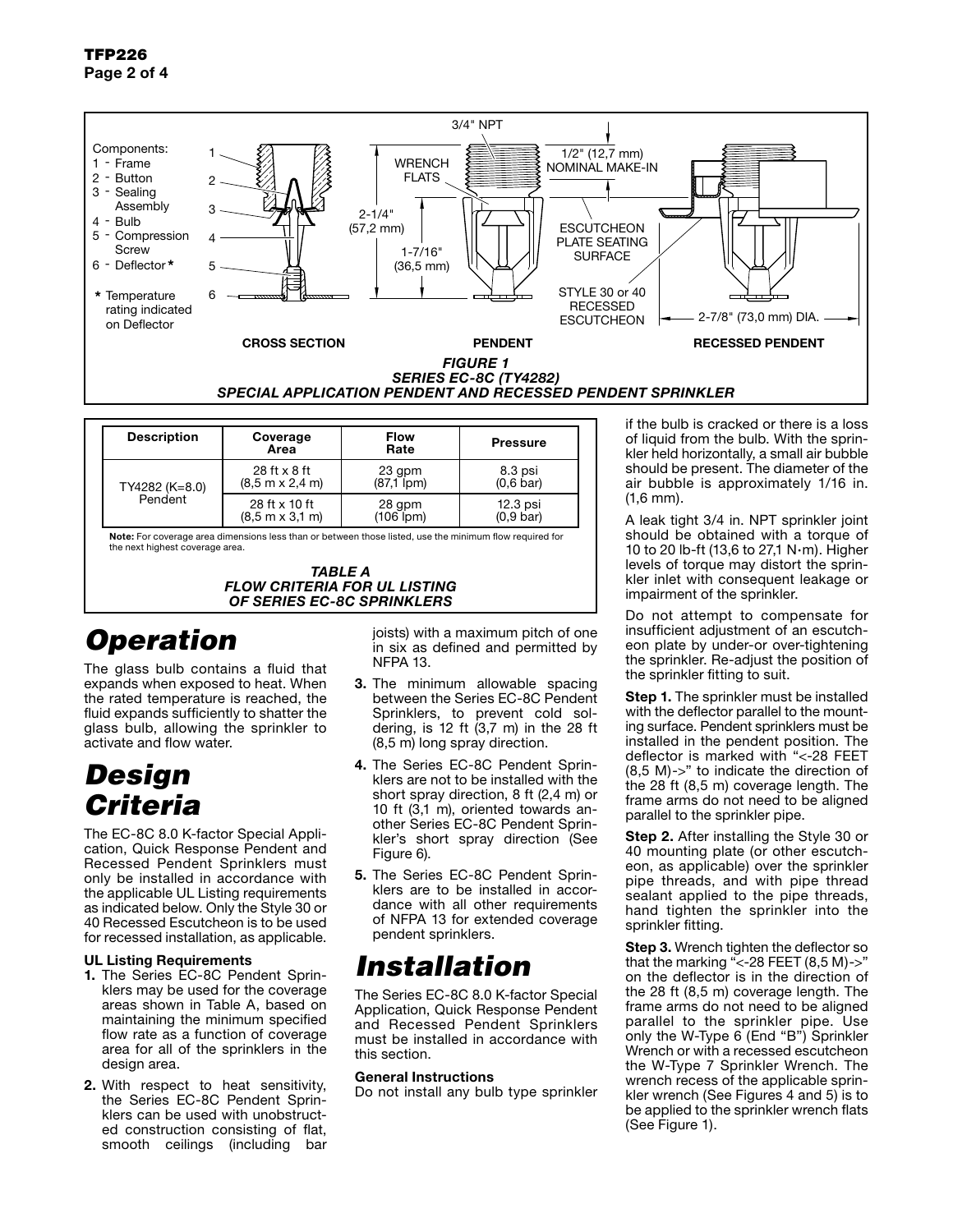